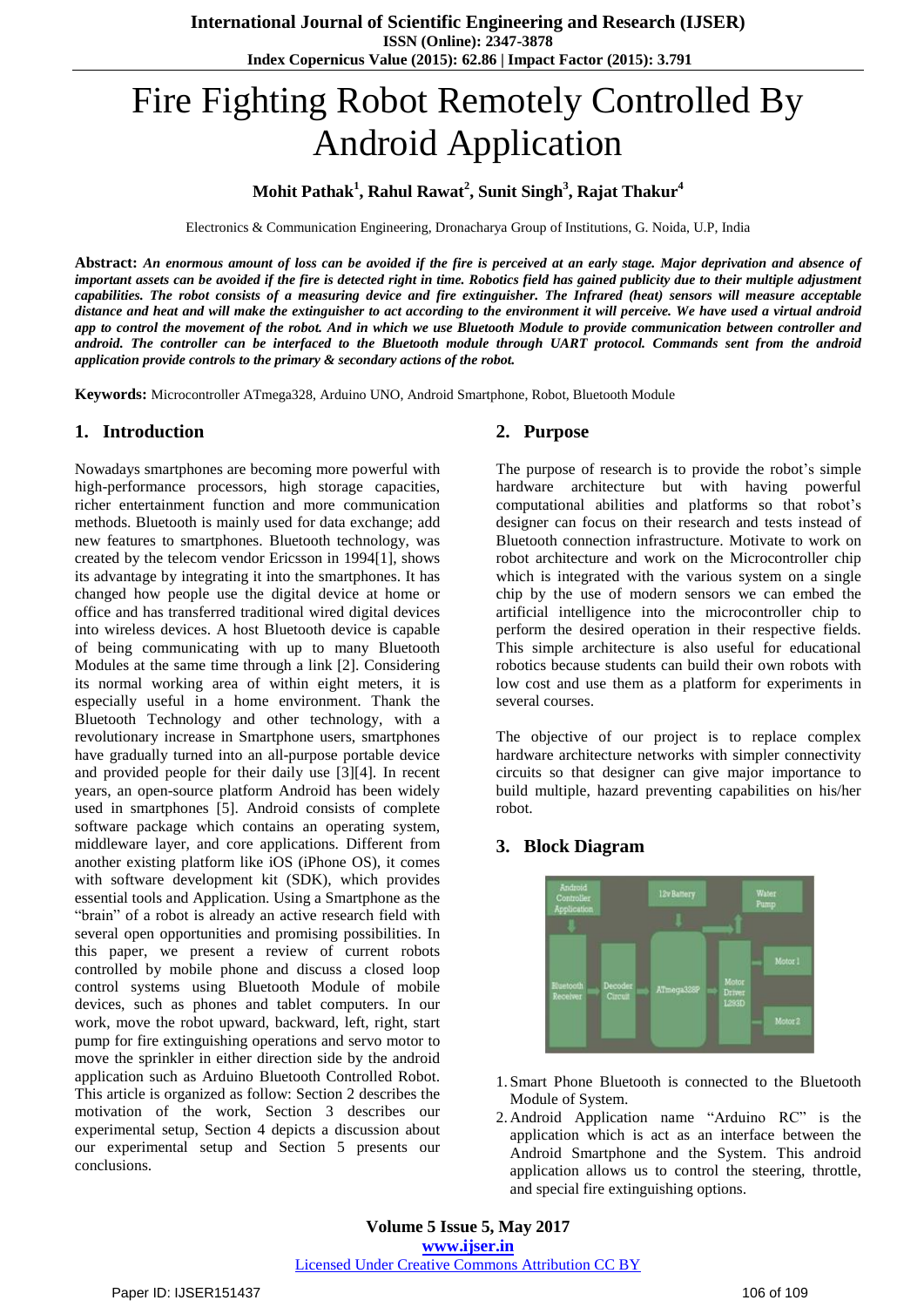- 3.The Android application consists of buttons which are used to move robot by sending the commands to the Arduino system by pressing the buttons of the android application. Android application provide option to configure the appropriate command for the operation of the robot,
- 4. Android Application sends the command in form of ASCII codes (like W, X, Y etc.) these are converted into the Binary codes and then the Bluetooth send them bit by bit to slave Bluetooth module of the Arduino system. These codes are decoded by the Bluetooth module and then send to the microcontroller ATmega328 IC. The program stored in the Microcontroller IC compares these codes in the programming and provide corresponding instructions to the connected systems. So that steering and extinguishing operations must be done.
- 5.Robotic System consist of some special functions like obstacle avoider using ultrasonic sensor (HR-SR04), Infrared Sensor is used for flame detection and Temperature sensor (LM-235) is used in this system for taking appropriate actions in emergency cases.

#### **3.1. Microcontroller ATmega328P**

The ATmega328P is an 8bit microcontroller. It consists of 13 digital I/O pins (of which 6 can be used as PWM outputs), 1 UARTs (hardware serial ports), 6 analog inputs, a 16 MHz crystal oscillator, a USB connection, a power jack, an ICSP header, and a reset button.

Technical Specifications:

Microcontroller ATmega328P, Input Voltage (recommended) 7-12V, Operating Voltage 5V, Input Voltage is 6-20V

Digital I/O Pins 14 (of which 6 provide PWM output), Analog Input Pins 6 DC Current per I/O Pin 20 mA, DC Current for 3.3V Pin 50 mA, Flash Memory 32 KB of which 0.5 KB used by bootloader, SRAM 2 KB EEPROM 1 KB, Clock Speed 16 MHz, Length 68.6mm, LED\_BUILTIN Digital Pin 13, Width 53.3 mm, and Weight 25 g.

## **3.2. HC Serial Bluetooth**

HC Serial Bluetooth product consists of Bluetooth serial interface module and Bluetooth adapter. Bluetooth serial module is used for converting serial port to Bluetooth. This module has two modes: master and slave device. The device named after the even number is defined to be master or slave when out of the factory and can't change to the other mode. But for the device named after an odd number, users can set the work mode (master or slave) of the device by AT commands. HC-06 Specifically includes Master device: HC-06-M, M=Master Slaver device: HC-06-S, S=Slaver The main function of Bluetooth serial module is replacing the serial port line, such as One connects to Bluetooth master device while the other one connects to the slave device. Their connection can be built once the pair is made. Bluetooth connection is equivalently linked with a serial port and this connection

including RXD, TXD signals. And they can communicate with each other.

- 1.When MCU has Bluetooth slave module, it can communicate with Bluetooth adapter of computer and smartphones.
- 2.The Bluetooth devices in the market those are mostly slave devices, such as Bluetooth Stereo System, Bluetooth GPS etc. So, we can use the master module to make a pair and communicate with them.
- 3.Bluetooth serial module's operation doesn't need drive and can communicate with the other Bluetooth device. But communication between two Bluetooth modules requires two conditions:

i) The communication must be established between the master and slave device.

ii) The password must be correct

Here are the main factory parameter of HC-05 and HC-06. Pay attention to the difference:

| Table 1.1                    |                             |
|------------------------------|-----------------------------|
| HC-06                        | $HC-05$                     |
| Master and Slave mode can be | Master and Slave mode can't |
| switched                     | be switched                 |
| Bluetooth Name: HC-05        | Bluetooth Name: HC-06       |
| Password: 1234               | Password: 1234              |

## **3.3. L293D**

The L293 and L293D are quadruple high-current half –H drivers. The L293 IS designed to provide bidirectional drive currents of up to 1A at a voltage from 4.5V to 36V. The L293D is designed to provide bidirectional drive currents of up to 600-MA at voltages from 4.5V to 36V. Both devices are designed to drive inductive loads such as relays, solenoids, dc and bipolar stepping motors, as well as other high-current/high voltage loads in positive-supply applications. On the L293D, external high-speed output clamp diodes should be used for inductive transient suppression. A Vcc1 terminal, separate from Vcc2, is provided for the logic inputs to minimize device power dissipation. The L293 and L293D are characterized for operation from 0ↄC to 70ↄC.

## **3.4. UART**

UART is the acronym of (Universal asynchronous receiver/ transmitter) usually an integrated circuit used for serial communications over a computer or peripheral device serial port. UART are now commonly included in Microcontrollers. Many modern ICs come with a UART that can also communicate synchronously; these devices are called UART.

## **3.5. DC Motor**

Almost many of them mechanical movements that we see around us are accomplished by the electric motor. Electric machines are means of converting energy. Motors take electrical energy and produce mechanical energy. The electric motor is used to power hundreds of devices we use in everyday life. Applications of Electric Motors

**Volume 5 Issue 5, May 2017 www.ijser.in**

Licensed Under Creative Commons Attribution CC BY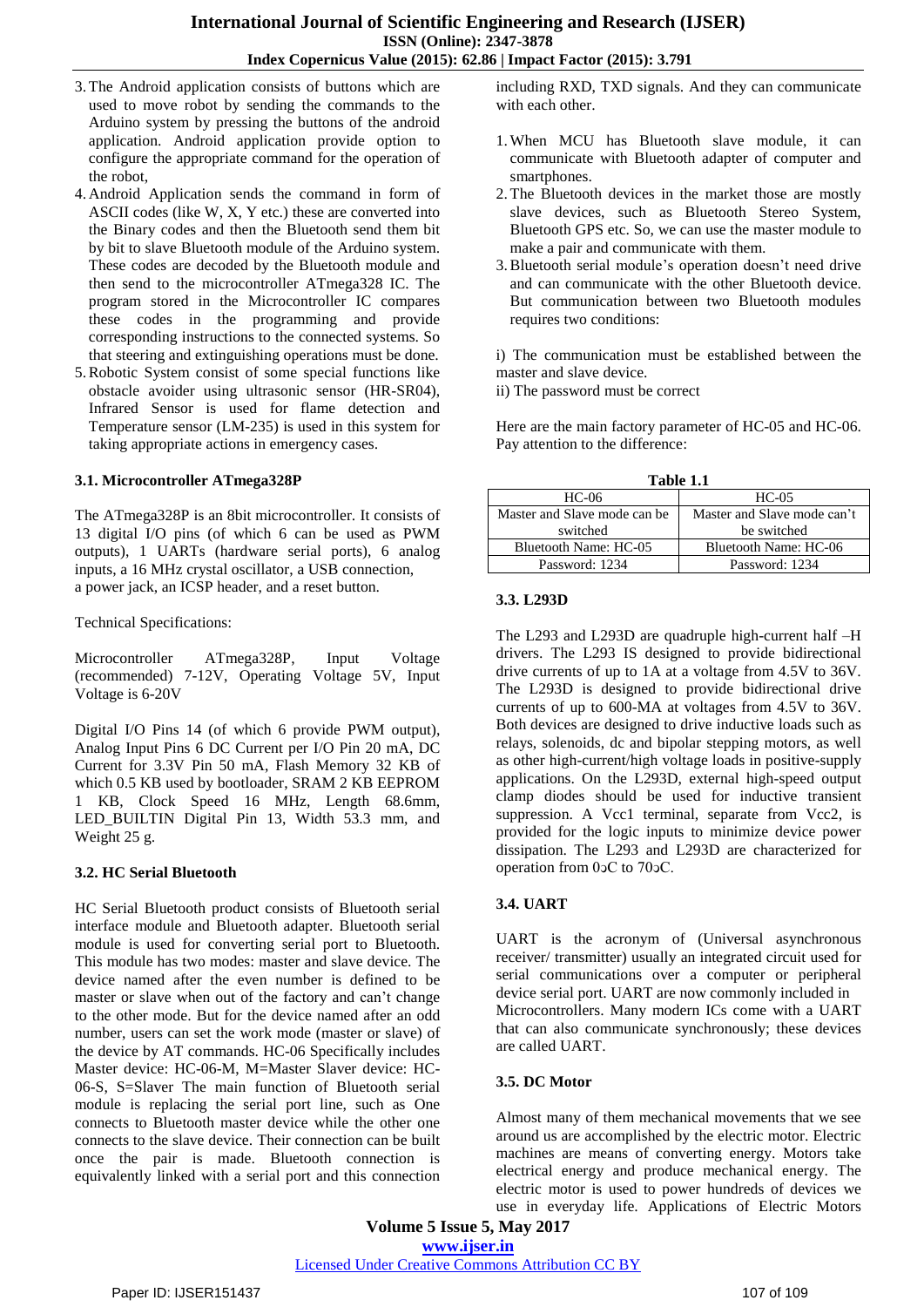include Automobiles, Drilling Machines, blenders, and robots. Micromachines are electric machines with parts the size of red blood cells and find many applications in medicine.

## **3.6. Ultrasonic Sensor**

Ultrasonic sensors are also called as a transducer, and these sensors are used to measure the reflection of a moving object. When a voltage is applied in the form of an electric pulse to the ultrasonic transducer, it vibrates with a certain spectrum of frequencies and produces sound waves. When any type of obstacle comes within the spectrum of the ultrasonic sensor, then the sound waves get to reflect back known as echoes and the process will generate an electric pulse. The motion of the object is detected by these echo patterns.

## **3.7. Infrared Sensor**

The infrared sensor is a sensor or device which is act as a transducer which used to sense the certain characteristics of the surroundings by either emitting and/or detecting infrared radiation within the surrounding and then it convert the sensed light radiation into equivalent voltage. Infrared sensors are capable of measuring the heat in the surrounding or nearby being emitted by an object and detecting motion. IR sensor is generally used for detection of object or proximity detection and also for communication. A sensor measures real-world conditions, such as heat or light, and then converts this condition into analog or digital representation. Power supply range is 3.0V to 5.5V.Infrared (IR) radiation is an electromagnetic radiation of a wavelength longer than that of visible light, but shorter than that of radio waves (between 750nm and 1mm).

## **3.8. Servo Motor**

Servo implies an error sensing feedback control which is utilized to correct the performance of a system. It also requires a generally sophisticated controller, often a dedicated module designed particularly for use with servo motors. Servo motors are the DC motors which allow for precise control over angular position. They are actually DC motors whose speed is slowly lowered by the gears. The servo motors usually have a revolution cutoff from 90° to 180°. A few servo motors also have revolution cutoff of 360° or more. But servo motors do not rotate constantly. The rotation is limited in between the fixed angles.

# **4. Application Instructions**

- 1.When we send the data "1" from the application to Bluetooth module which is connected with the circuit. Then the Microcontroller detects "1" and the robot/robot car moves FORWARD.
- 2.When we send the data "2" from the application to Bluetooth module which is connected with the circuit. Then the Microcontroller detects "2" and the robot/robot car moves BACKWARD.
- 3.When we send the data "3" from the application to Bluetooth module which is connected with the circuit. Then the Microcontroller detects "3" and the robot/robot car turns LEFT.
- 4.When we send the data "4" from the application to Bluetooth module which is connected with the circuit. Then the Microcontroller detects "4" and the robot/robot car turns RIGHT.
- 5.When we send the data "7" from the application to Bluetooth module which is connected with the circuit. Then the Microcontroller detects "7" and the robot/robot car turns on the Pump.
- 6.When we send the data "6" from the application to Bluetooth module which is connected with the circuit. Then the Microcontroller detects "6" and the robot turns on the Servo.

| 7:36 PM ■  46.0K/s * → .dl + .dl 4G VoLTE ● 67% |         |
|-------------------------------------------------|---------|
| ArduinoRC                                       |         |
|                                                 |         |
|                                                 |         |
|                                                 |         |
|                                                 |         |
|                                                 |         |
|                                                 |         |
|                                                 |         |
|                                                 |         |
| <b>Current UUID</b>                             |         |
| 00001101-0000-1000-8000-00805F9B34FB            |         |
|                                                 |         |
|                                                 |         |
|                                                 |         |
|                                                 |         |
| <b>Change UUID</b>                              | Proceed |

**Figure 4.1.1:** Android Application



**Figure 4.1.2:** Bluetooth Connection search